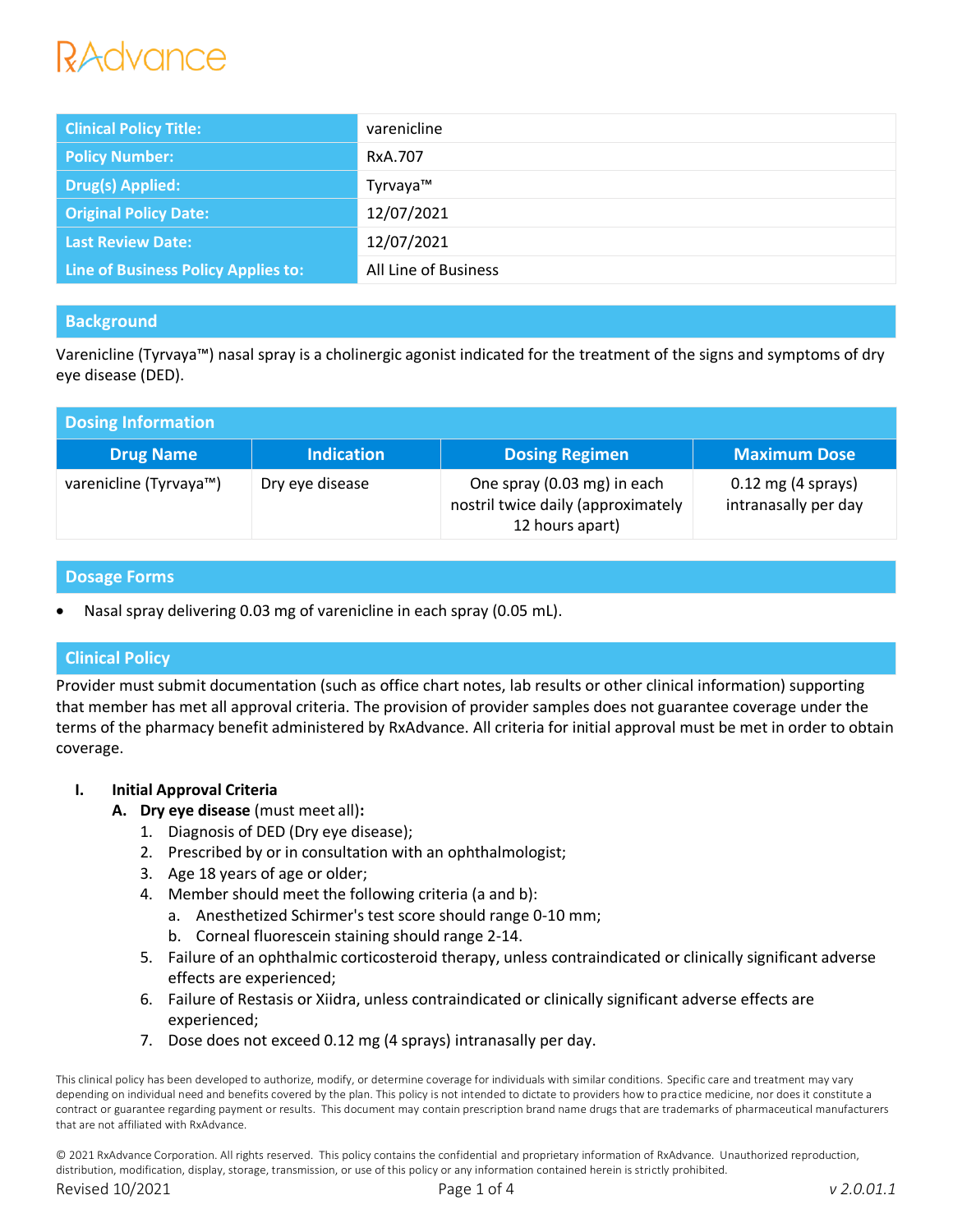

#### **Approval Duration**

**Commercial:** 1 month **Medicaid:** 1 month

## **II. Continued Therapy Approval**

## **A. Dry eye disease** (must meet all)**:**

- 1. Member is currently receiving medication that has been authorized by RxAdvance or member has previously met initial approval criteria listed in this policy;
- 2. Member is responding positively to therapy;

3. If the request is for a dose increase, dose does not exceed 0.12 mg (4 sprays) intranasally per day. **Approval Duration**

**Commercial:** 1 month **Medicaid:** 1 month

#### **III. Appendices**

#### **APPENDIX A: Abbreviation/Acronym Key** DED: Dry eye Disease

nACh: nicotinic acetylcholine receptor

## **APPENDIX B: Therapeutic Alternatives**

Below are suggested therapeutic alternatives based on clinical guidance. Please check drug formulary for preferred agents and utilization management requirements.

| <b>Drug Name</b>                                     | <b>Dosing Regimen</b>                                                                                                                                                                         | <b>Dose Limit/ Maximum Dose</b>                        |
|------------------------------------------------------|-----------------------------------------------------------------------------------------------------------------------------------------------------------------------------------------------|--------------------------------------------------------|
| cyclosporine (Restasis <sup>®</sup> )                | (Ophthalmic emulsion 0.05%, ophthalmic<br>solution 0.09%)<br>1 drop twice daily in each eye,<br>approximately 12 hours apart                                                                  | 2 drops/day in each eye;<br>60 vials/30 days           |
| Xiidra <sup>®</sup>                                  | Instill 1 drop twice daily in each eye (~12<br>hours apart)                                                                                                                                   | 2 drops/eye/day                                        |
| Eysuvis™                                             | Ophthalmic dosage (loteprednol 0.25%<br>ophthalmic suspension)<br>Apply 1 to 2 drops into each eye 4-times<br>daily for up to 2 weeks                                                         | 8 drops/day loteprednol 0.25%, in<br>each affected eye |
| hydroxypropyl cellulose<br>(Lacrisert <sup>®</sup> ) | One 5 mg insert in each eye once daily.                                                                                                                                                       | 2 inserts per eye per day                              |
| OTC wetting agents                                   | 1-2 drops in affected eye(s) two to four<br>times daily                                                                                                                                       | Not applicable                                         |
| loteprednol suspension/gel<br>(Lotemax®) Alrex®      | 1-2 drops into the conjunctival sac of<br>the affected eye(s) four times daily                                                                                                                | Not applicable                                         |
| Maxidex <sup>®</sup>                                 | 1-2 drops into conjunctival sac every<br>hour during the day and every other<br>hour during the night; gradually<br>reduce dose to 1 drop every 4 hours,<br>then to three to four times daily | Not applicable                                         |

© 2021 RxAdvance Corporation. All rights reserved. This policy contains the confidential and proprietary information of RxAdvance. Unauthorized reproduction, distribution, modification, display, storage, transmission, or use of this policy or any information contained herein is strictly prohibited. Revised 10/2021 Page 2 of 4 *v 2.0.01.1*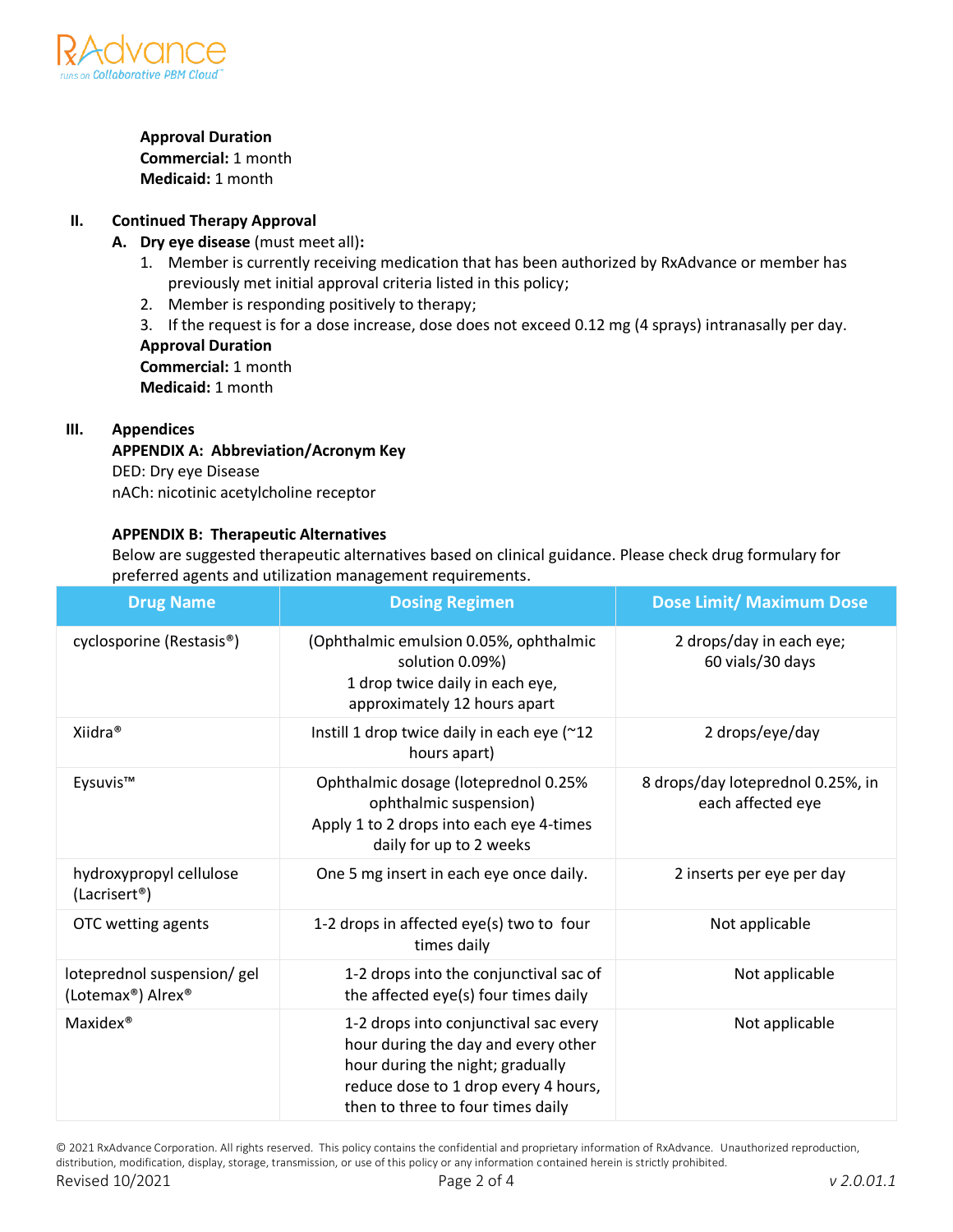

| <b>Drug Name</b>                                                                                                                 | <b>Dosing Regimen</b>                                                                                                                                                                                                                                                                                                                 | <b>Dose Limit/ Maximum Dose</b> |
|----------------------------------------------------------------------------------------------------------------------------------|---------------------------------------------------------------------------------------------------------------------------------------------------------------------------------------------------------------------------------------------------------------------------------------------------------------------------------------|---------------------------------|
| fluorometholone<br>ointment/suspension<br>(FML® Liquifilm®,<br>FML <sup>®</sup> , FML Forte <sup>®</sup> , Flarex <sup>®</sup> ) | Ointment (FML <sup>®</sup> ): Apply small<br>amount<br>$(\sim 1/2$ -inch ribbon) to conjunctival sac<br>1-3 times daily<br>Suspension (Flarex®): 1-2 drops into<br>conjunctival sac four times daily<br>FML <sup>®</sup> Liquifilm <sup>®</sup> , FML Forte <sup>®</sup> : 1 drop<br>into conjunctival sac two to four<br>times daily | Varies                          |
| prednisolone (Pred Forte®)<br>Pred Mild <sup>®</sup>                                                                             | 1-2 drops in the affected eye(s) two<br>to four times daily                                                                                                                                                                                                                                                                           | Not applicable                  |

Therapeutic alternatives are listed as generic (Brand name®) when the drug is available by both generic and brand, Brand name® when the drug is available by brand only and generic name when the drug is available by generic only

## **APPENDIX C: Contraindications/Boxed Warnings**

- Contraindication(s):
	- o None reported.
- Boxed Warning(s):
	- o None reported.

## **APPENDIX D: General Information**

The efficacy of Tyrvaya™ in dry eye disease is believed to be the result of varenicline's activity at heteromeric subtype(s) of the nicotinic acetylcholine (nACh) receptor where its binding produces agonist activity and activates the trigeminal parasympathetic pathway resulting in increased production of basal tear film as a treatment for dry eye disease. Varenicline binds with high affinity and selectivity at human α4β2, α4α6β2, α3β4, α3α5β4 and α7 neuronal nicotinic acetylcholine receptors. The exact mechanism of action is unknown at this time.

## **References**

- 1. Tyrvaya™ Prescribing Information. San Diego, CA: Adamis Pharmaceuticals; October 2021. Available at: <https://www.tyrvaya-pro.com/files/prescribing-information.pdf> .Accessed October 26, 2021.
- 2. Clinical Pharmacology [database online] powered by Clinical Key. Accessed with subscription at: <https://www.clinicalkey.com/pharmacology/monograph/3503?sec=monindi&n=Tyrvaya> . Accessed October 26, 2021.
- 3. IPD Analytics Rx Insights New Drug Review\_ Tyrvaya™ October 2021. Available at: <https://secure.ipdanalytics.com/User/Pharma/RxStrategy/Search?q=Tyrvaya> . Accessed October 26, 2021.
- 4. Varenicline Lexicomp. [Internet database]. Wolters Kluwer Health, Inc. Riverwoods, IL. Accessed with subscription at:

[https://online.lexi.com/lco/action/doc/retrieve/docid/patch\\_f/7160133?cesid=0jEtGdIHAXI&searchUrl=%2Flco%2Fa](https://online.lexi.com/lco/action/doc/retrieve/docid/patch_f/7160133?cesid=0jEtGdIHAXI&searchUrl=%2Flco%2Faction%2Fsearch%3Fq%3Dvarenicline%252520nasal%26t%3Dname%26va%3Dvarenicline%252520nasal) [ction%2Fsearch%3Fq%3Dvarenicline%252520nasal%26t%3Dname%26va%3Dvarenicline%252520nasal](https://online.lexi.com/lco/action/doc/retrieve/docid/patch_f/7160133?cesid=0jEtGdIHAXI&searchUrl=%2Flco%2Faction%2Fsearch%3Fq%3Dvarenicline%252520nasal%26t%3Dname%26va%3Dvarenicline%252520nasal) . Accessed October 26, 2021.

5. American Academy of Ophthalmology Cornea/External Disease Committee. Preferred Practice Pattern® Guidelines.

© 2021 RxAdvance Corporation. All rights reserved. This policy contains the confidential and proprietary information of RxAdvance. Unauthorized reproduction, distribution, modification, display, storage, transmission, or use of this policy or any information contained herein is strictly prohibited. Revised 10/2021 Page 3 of 4 *v 2.0.01.1*